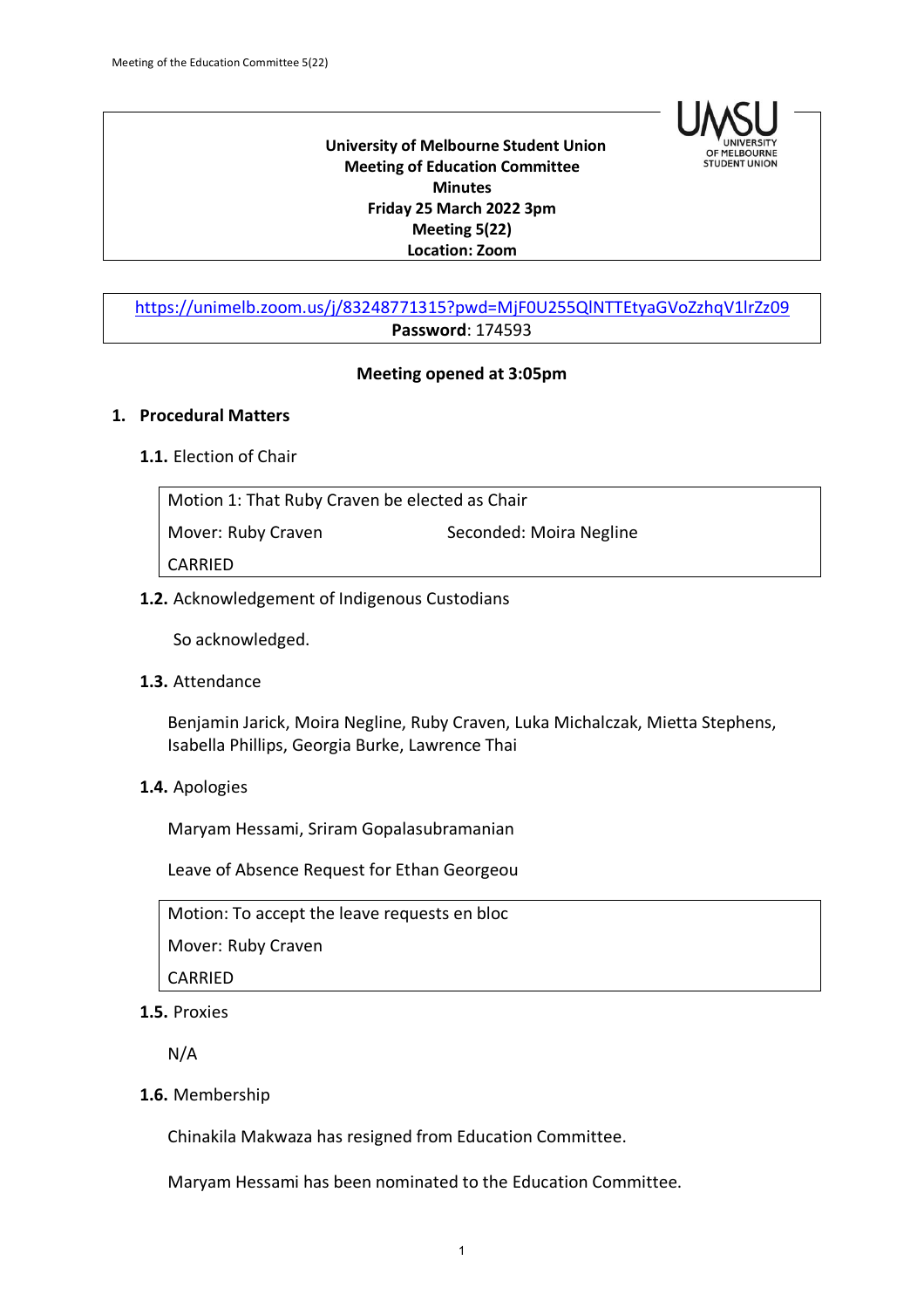# **1.7.** Adoption of Agenda

Motion: To adopt the Agenda as presented.

Mover: Ruby Craven

CARRIED

# **2. Confirmation of Previous Minutes**

**2.1** Minutes 3(22)

Motion: To accept the previous minutes as a true and accurate record of meeting 3(22).

Mover: Ruby Craven

CARRIED

As minutes for Meeting 4(22) are currently unavailable, confirmation of Minutes 4(22) will be deferred to next meeting.

## **3. Conflicts of Interest Declaration**

None declared.

#### **4. Matters Arising from the Minutes**

N/A

#### **5. Correspondence**

**5.1.** Stop the Menzies Institute Rally Report Back

Ben says that overall the rally went well, with a few hiccups. Turnout was good and speeches were great. It appeared the exhibition opening had been delayed because of the protest but nevertheless it was good to raise student concerns and assert the campaign's presence on campus.

The Education department received an e-mail from Murrup Barak regarding the conduct of the rally, which stated that stopping outside of the MB building (which is in close proximity to the Menzies Institute in Old Quad) for chants was inappropriate as the space is not for protest. The Education department has sent an apology to Murrup Barak on this, and will also publish a public apology on Facebook within the week.

Ruby invites anyone that has input or questions to reach out to her or Ben.

#### **6. Office Bearer Reports**

#### **6.1.** Education (Academic)

Moira speaks on Education Academic's activities. Since Summerfest, EdAc has worked on the vaccination validation issue- the uni had told EdAc that they would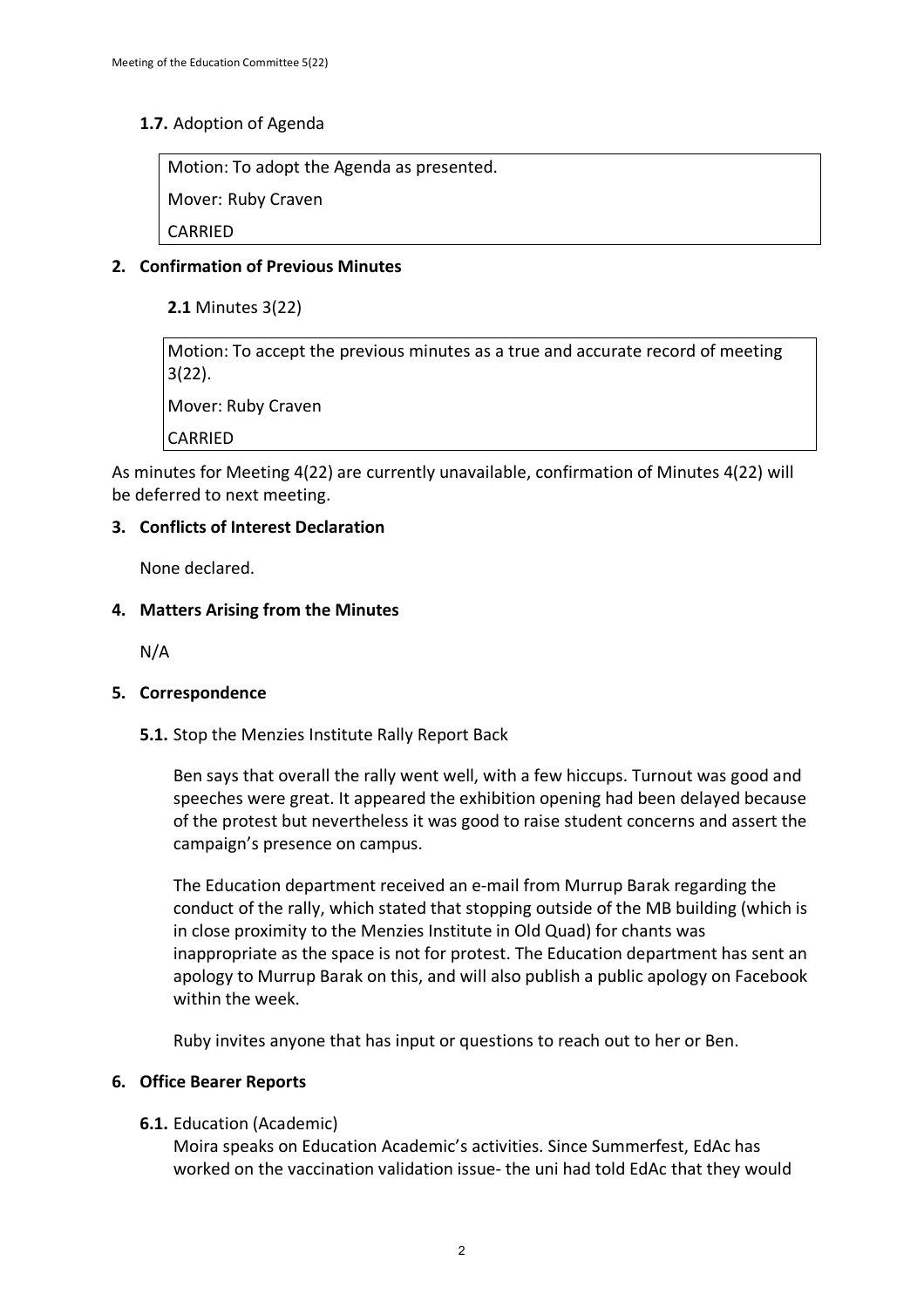be deallocating students from their in-person classes if they had not validated their vaccination certificates. Thankfully the issue has been resolved. Two Academic Board meetings have taken place since last meting; the PhD rates issue has been raised (PhD holders have not been paid the right rate).

EdAc will be bringing the Diverstment petition from Enviro to University Council. They have also been working with Queer to have the Feminism subject review presented to Academic Board to petition a proper review of the subject. The Know your University booklet has been published and distributed.

SRN applications are closing soon. A new campaign with Indigenous will be started. An Education BBQ is also in the works.

## **6.2.** Education (Public)

Ruby speaks to Education Public's activities. Since last meeting, EdPub been working on the Menzies Institute Campaign; flyering stalls and meetings have culminated in the rally held last week. Next Wednesday we'll be running a Know Your Rights Workshop with the Young Workers' Centre. Wednesday 6<sup>th</sup> April EdPub will be running a film screening (which had originally been slated for week 1 but was delayed due to COVID).

Counter protests happened this week at the Robert Menzies Institute- this was not affiliated to UMSU Education, and we did not attend as office bearers. The protest got out of hand, and UMSU Education does not condone the use of violence of any form at protests.

Wednesday 13<sup>th</sup> April will be the National Day of Action. National Union of Students has launched the National Day of Action to demand free tertiary education, a cause which is ever important in an election year. The Naarm strike will be co-organised by UMSU's Education officers, alongside Ed officers from other universities across the state. Speakers are yet to be determined, but the strike is slated to begin at Unimelb, before heading to RMIT.

Further, the Protest Safety Working Group will be started regarding protest safety, with a policy document to be presented to Students' Council. Everyone is welcome to attend.

| Motion: To accept the Office Bearer Reports en Bloc |                           |  |
|-----------------------------------------------------|---------------------------|--|
| Mover: Isabella Phillips                            | Seconded: Luka Michalczak |  |
| CARRIED                                             |                           |  |

#### **7. Motions on Notice**

#### **7.1. Operations Sub-Committee Motion**

Motion: That the Education Committee approves budgetary delegation to the Operations Sub-Committee of up to \$1000 for the Education Committee Budget Lines